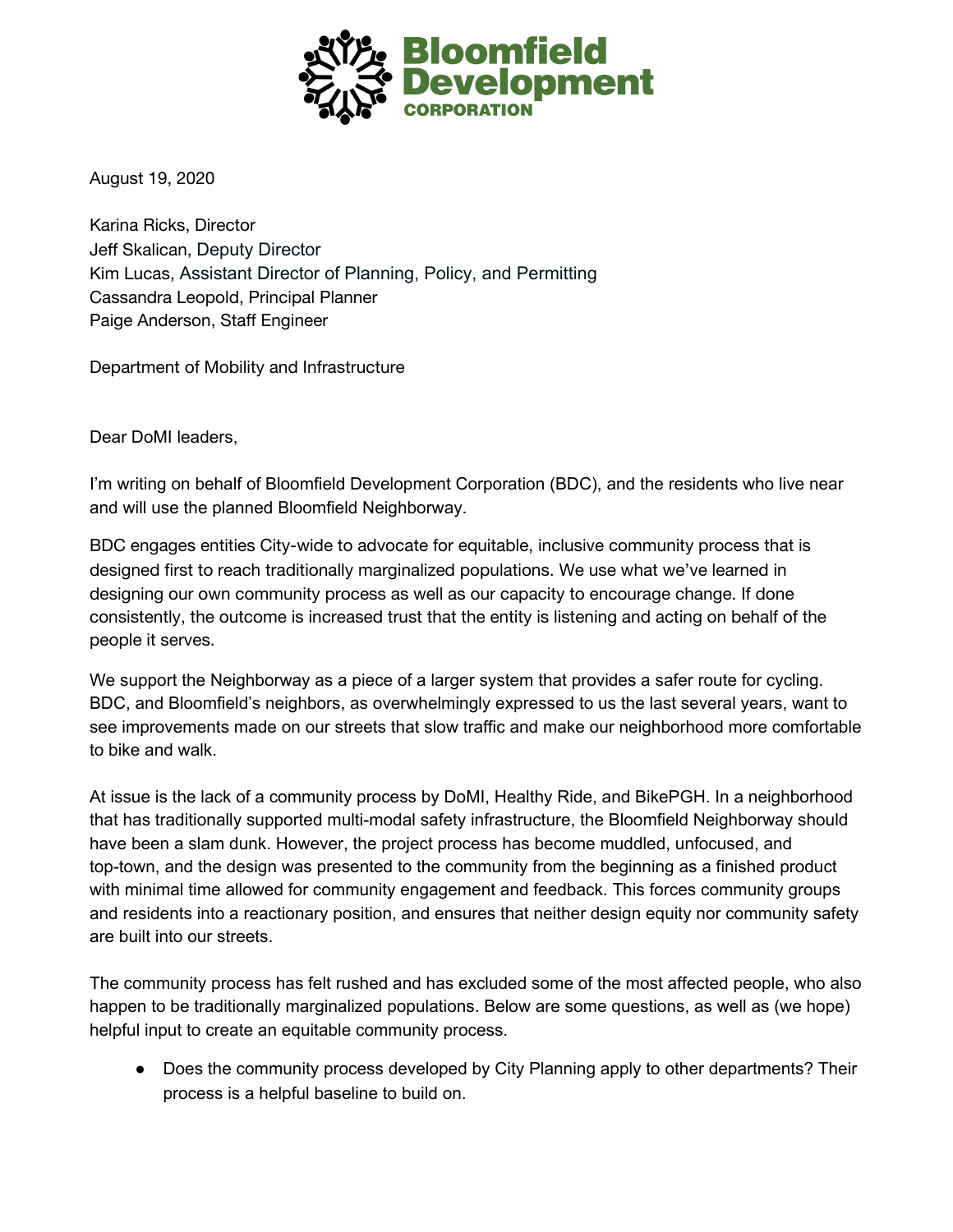- What is the current City standard for an equitable Covid-era community process? DoMI mailed postcards, but many residents reported not receiving them. Residents without access to technology and did not receive a postcard were not able to learn about the Neighborway meetings unless they talked to a neighbor, and many people do not leave their homes right now. A call-in number wasn't provided, which means that a resident couldn't participate if they don't have access to technology. Two of the people who live at the corner of Comrie and Mathilda, where the most impactful changes are proposed, are elderly and do not use the technology required to know about these meetings or to participate in them. At least one of them stated they did not receive a postcard. Elderly and low-income people were left out of the community process. Social media is free and easy but not at all effective in reaching marginalized populations.
- What is the reason for the urgency on this project? The mini charette process is rushed. This short time frame creates a burden in asking BLS/BDC to find people available on such short notice, particularly when DoMI should have the contact information for people who attended the two online meetings. The two Neighborway community meetings were announced about a week before the meetings. Two weeks is the absolute minimum BDC takes to ensure that we're doing everything we can to get people to meetings.
- The timeline for initial and continuing evaluation and changes, as well as the public release of data gathered, is unclear. Could that be clarified?
- The current format for the virtual Zoom meetings is not conducive for public feedback. Are there other ways to host more community-minded virtual meetings, which create a forum for discussion and input? The current format doesn't allow for any discussion or dialogue, vital in a community process.
- Even in a pandemic there are ways to include in-person engagement at or near the site. What is the reason this wasn't considered?

We've put together some suggestions on how to change the current Neighborway process to be more equitable, which I know is important to DoMI as well.

- 1. BDC wants to see improvements made on our streets that slow traffic and make our neighborhood more comfortable to bike and walk. Proactively reach out to RCOs/community groups along the planned Neighborway and meet with them to learn the plans that neighbors may already have. Discuss with them how the resources you've secured may be able to help them develop the streets they need. Create a plan together.
- 2. Engage the RCOs/community groups to assist with the community process in order to understand how to best reach a neighborhood's population.
- 3. Put a modest amount of money and staff time into ensuring that all populations have the same opportunity to learn about the meeting and participate in the community process. Two strategies proven to work in Bloomfield are paying to boost FB/IG posts (at a cost of \$50 per meeting by a single organization) and physical flyering, that when used together are extremely effective. Consider asking RCOs/community groups for help accessing their social media followers, newsletter subscribers, and volunteers for flyering.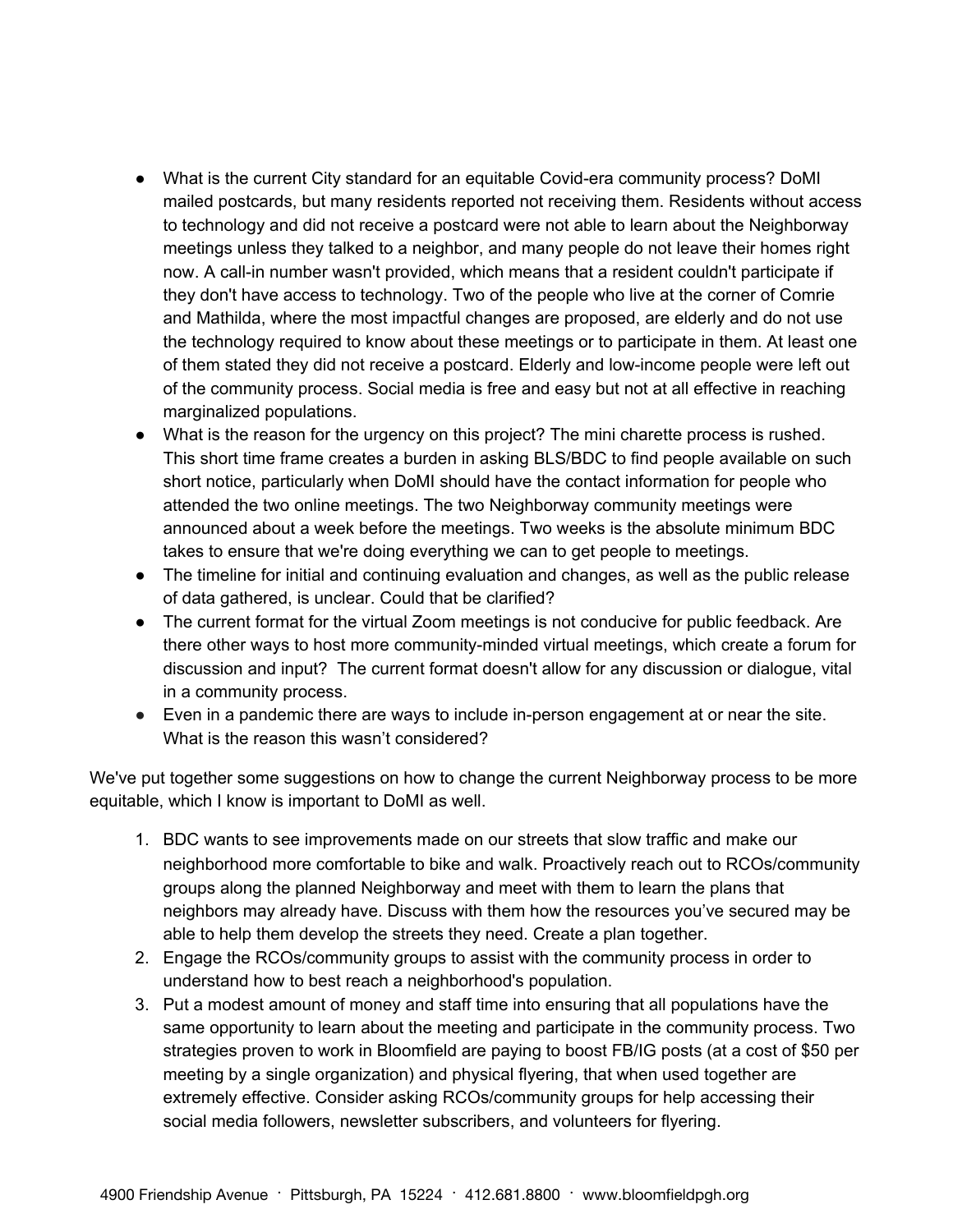- 4. Work with RCOs/community groups along the Neighborway to convene a joint community meeting with your teams. We, and the residents, want to be a partner rather than forced into a reactionary role, and many RCOs have existing standards for community process in their neighborhoods that could make community meetings easier and more effective.
- 5. Finalize the design after working with the community, and provide data for why choices were made over other options and a timeline for reporting on the evaluation of the project once installed. Provide this data to the partnering community groups as well so that they can help ensure the community understands the decisions.
- 6. Eliminate confusing messaging. Residents very recently received postcards informing them that construction begins very soon. Many who are aware of the charette believe that it is simply a formality to convince the community that the existing plan is the best plan.
- 7. Significantly adjust the existing virtual meeting format. One way is permitting participants to ask their own questions to allow for follow-up and clarifying questions. This ensures that the facilitator will not leave out or misinterpret written questions. Additionally, people accessing virtual meetings over the phone do not have access to the chat feature in order to write out their comments or questions.
- 8. Do more to accommodate marginalized populations in community engagement. Add a call-in number to all meetings. Do not require all comments and questions in the chat, because those calling in can't access chat. Add to or replacing the virtual meeting using an outdoor, pop-up, open house style allows for plentiful distancing and avoids indoors and crowding. BDC, through our Bloomfield Mobility Principles process, has successfully conducted these outdoor, pop-up events in the past 2 months on Liberty Avenue and at the Bloomfield Saturday Market with Studio for Spatial Practice to gather community input.
- 9. Include demographic questions on engagement forms, and in order for people to join a community meeting. For people calling in, take the time to follow up with them after the meeting to collect demographic information. This provides you and the community with the understanding of the populations being reached and proves that those most affected by DoMI projects are participating in your process. Bonus is that it increases transparency, which increases trust in your work by communities. Here's a great example of what this can look like on the public-facing end from Oakland, CA.

[https://datastudio.google.com/u/0/reporting/aaab6353-c52e-4cc5-872e-a4e7362dd721/pa](https://datastudio.google.com/u/0/reporting/aaab6353-c52e-4cc5-872e-a4e7362dd721/page/TP3OB?s=gMID9iTnPIo) [ge/TP3OB?s=gMID9iTnPIo](https://datastudio.google.com/u/0/reporting/aaab6353-c52e-4cc5-872e-a4e7362dd721/page/TP3OB?s=gMID9iTnPIo)

Our staff and board are ready to be a partner and resource to you. We support your work. Adopting a more equitable and accessible community process will build trust in your work and in DoMI, leading to less pushback when projects like this are proposed or installed. I'll be out of town Wed, Aug 19 through Sunday, August 22, however please reach out if you'd like to talk further and we can make time early next week.

Sincerely,